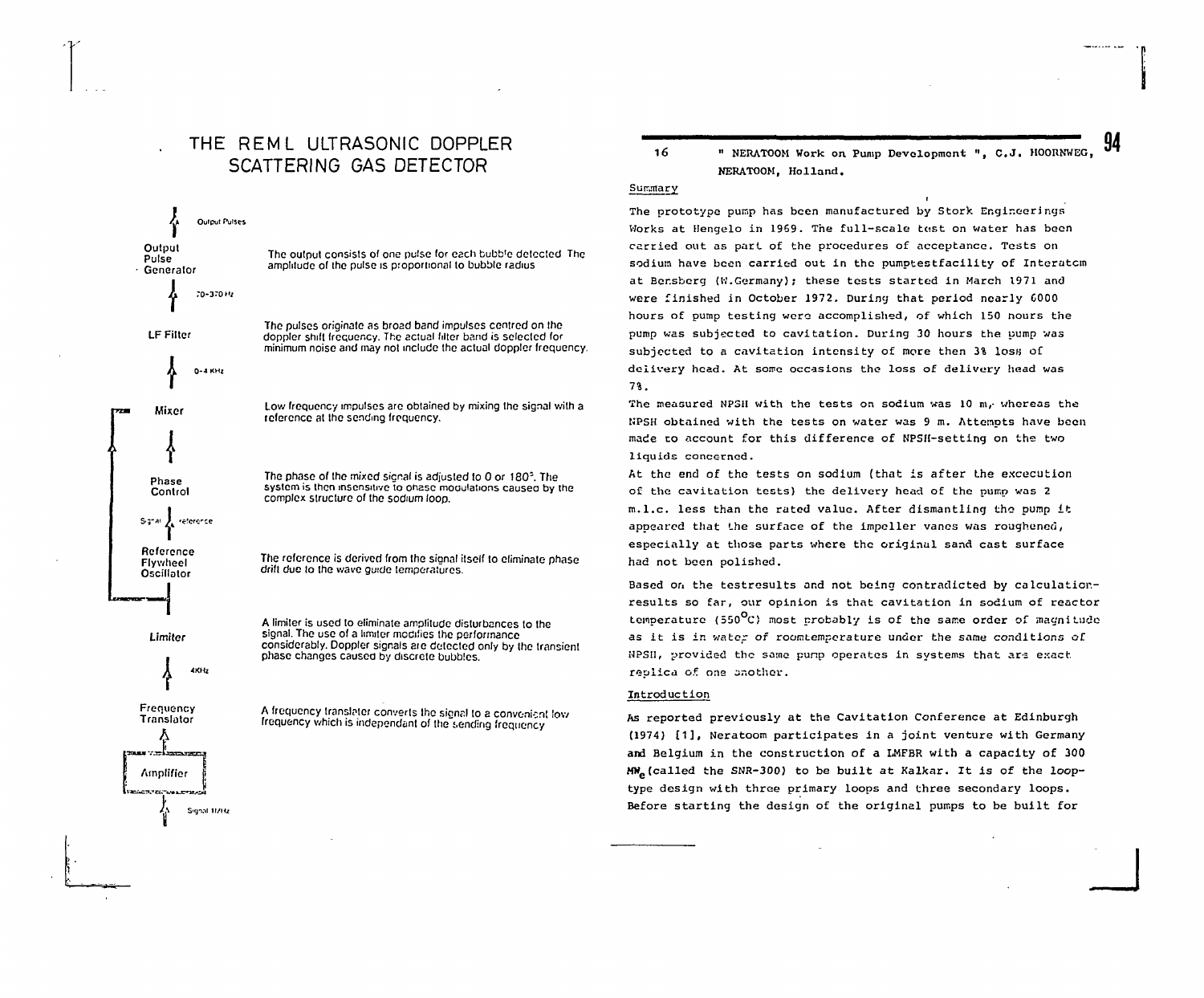the SNR-300, it was decided to design, to manufacture and to test a prototype pump with a capacity of 5000  $m^3/h$  and a delivery head of 85 m.I.e. The NPSH-required was specified as 10 m.l.c. and the rotative speed in the point of operation was 960 rev/min. Fig. 1 gives a sketch of the proto type pump.

An abstract of the above mentioned paper [1] reads as follows: The prototype of the SNR-300 primary pump was tested with water of roomtemperature (about 20<sup>°</sup>C) at the premises of the manufacturer Stork Engineering Works at Hengelo in 1969. It is worth mentioning that during the designing stages of the prototype pump a half scale model of the impeller was tested with water in order to check on the hydrodynamic design. At that occasion the cavitation behaviour of that model impeller was determined by several means, including:

- a) an acoustic detection system; comprising a hydrophone coupled to a frequency spectrometer was mounted at the suction of the pump. The analysis of the sound spectrum was carried out from  $12.5$  to  $40.000$  Hz in one third octave band.
- b) the observation of visible forms of cavitation bubbles.
- c) the determination of the loss in delivery head.

# Tests of prototype pump on water

Prior to the sodium tests of the full scale prototype pump it was tested on water. The purpose of the tests on water was not only to check on the hydraulic performance of the pump, but also to acquire test data on water in order to compare them with those obtained on sodium.

With the tests on water the hydraulic characteristics, were obtained. They are given in fig.2.

The measurements to account for the cavitation behaviour of the full-scale prototype pump running on water were executed in a similar manner, including:

- a) besides a hydrophone, accelerometers;
- b) measuring the decrease in delivery head up to  $3\frac{1}{3}$  (see fig. 2);
- c) the use of acrylic resin, as a means of locating traces of cavitation erosion.

By applying layers of different colour of acrylic resin to the impeller blade surface an indication of the intensity of the erosion can be established.

After carrying out the normal performance test and a cavitation test up to conditions of 3% loss of delivery head, some damage to the acrylic resin was ascertained, of such a mild nature, that the conclusion was made that no dangerous form of cavitational attack had to be feared at rated conditions of operation. After a new layer of resin had been applied two tests of longer duration (3 hours) were carried out, one at a capacity of 4000  $\text{m}^3/\text{h}$ , the other at 4500  $\text{m}^3/\text{h}$ , at conditions up to 3% loss of delivery head.

After accomplishing each of these tests, the impeller was inspected and some effect of cavitational attack could be established, mainly at the shroud of the impeller. The traces of cavitation erosion to the resin layer was of such a mild nature that the conclusion was drawn that even with tests of longer duration no dangerous form of cavitation would occur.

#### Tests of prototype pump on sodium

The tests of the prototype pump on sodium were carried out in the APB-test facility of the partner Interatom at Bensberg. These tests started at March 1971 and were finished at October 1972. During this period almost 6000 hours of pump testing were accomplished of which the pump was operated during 150 hours under such conditions of suction head, that cavitation could be established.

During 30 hours the pump was operated at conditions of a loss of discharge pressure exceeding 3% occasionally a discharge pressure decrease up to 7%. The specified delivery ( = 5000  $\text{m}^3/\text{h}$ ) and head (85 m.l.c.) was reached, were measured at the normal tests. Remarkable is, however, that after carrying out the cavitation tests the delivery head was 2 m.l.c. less, than before (H= 83 m.l.c. in stead of 85 m.l.c.). The NPSH corresponding to that affected delivery head was established as 10 m.l.c., see fig.3. For this sodium-test acoustic measurements have been done, see fig. 6,7.

#### Discrepancy of NPSH-values (water versus sodium)

The explanation for the discrepancy found in NPSH-setting of the pump has been accounted for in referring to the differences in lay-out between the water-circuit and the sodium test loop

**\_ J**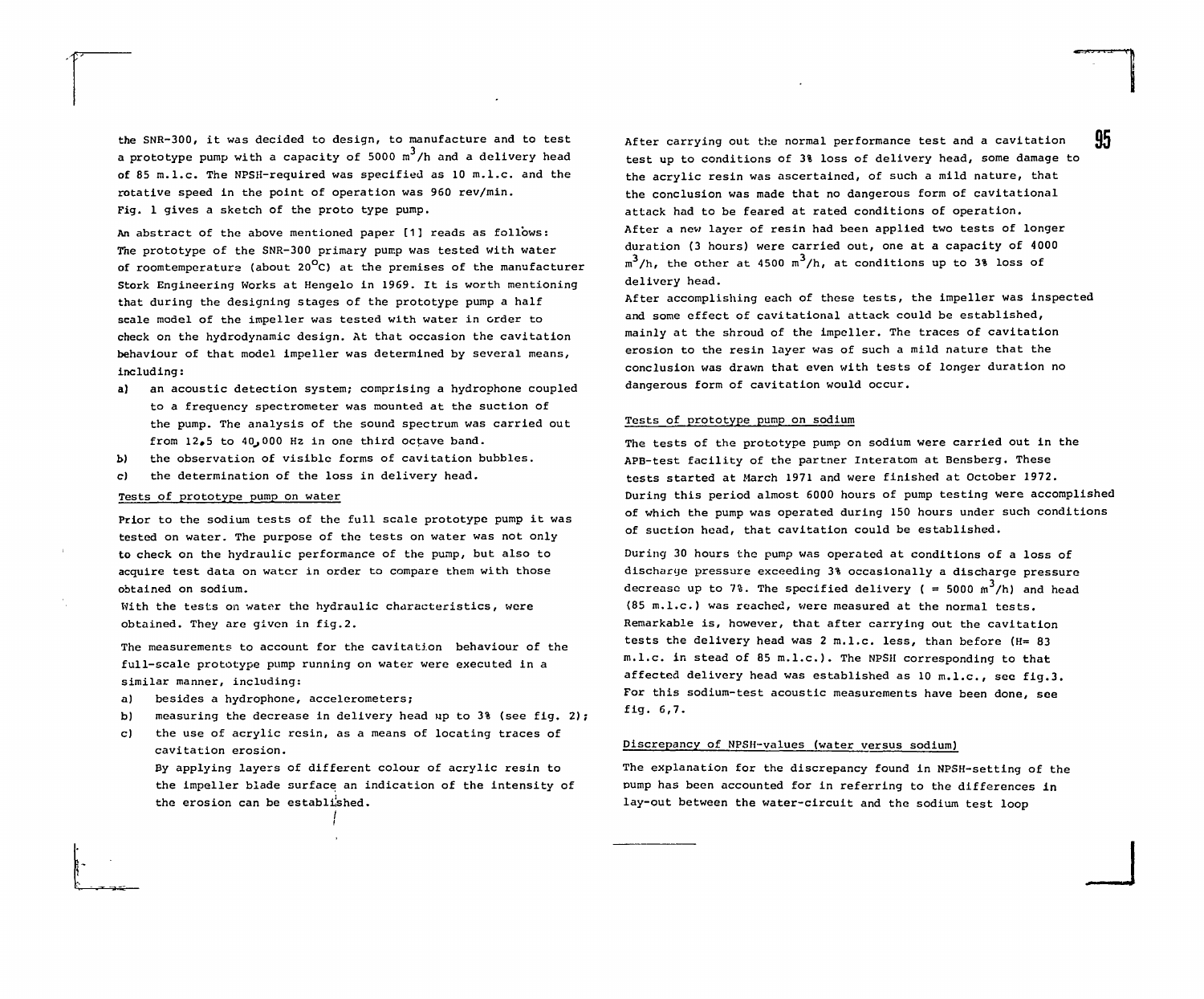[1]. The design of the water circuit having been more optimal than the sodium test loop, since the latter was influenced by restrictions of space of the testfacility, fig. 8. An analysis has been made to the extent of comparing the velocity distribution at pump-suction in either case, leading to the conclusion that the discrepancy most probably can be accounted for by this comparison. In fig. 4 the characteristics of the

Applying the thermodynamic concept of Stepanoff for the NPSH-Adjustment [3], on water of roomtemperature and sodium of 580 $^{\circ}$ C. the difference in NPSH-setting should be negligible (NPSH-adjustment is less than 1 nun) .

results of test in both liquids are given for easy comparison.

In fig. 5 a comparison is made between the results of the full size impeller and the model impeller.

# The condition of the impeller after the tests

The pump was dismounted when the test program was terminated. At the inspection of the impeller it was found that the surface of the impeller blades had roughened. Chemical technological investigation of the material at the upper skin of the damaged area lead to the conclusion that this damage was mainly to be observed at areas where the original sand-cast surface had not been polished.

The traces of sand found imbedded in the blades surface (after an operation of abt. 4300 hours) indicated that cleaning after the sand casting process had not been adequately. The cavitation tests must have accelerated a phenomena of washing out of the sand particles.

That cavitation was not to blame in having caused the rough impeller surface, was explained by the fact, that the location of the damage was not typical for cavitation erosion damage. The fact that the delivery head was 2 m less than the rated value after the tests were terminated, was probably caused by the roughening of the surface of the impeller blades.

#### Conclusions

To our opinion - based on our test results, the cavitation characteristics of a pump measured in testfacilities  $-$  being exact replica of one another - with sodium at 580<sup>0</sup>C or water at roomtemperature, should be of the same magnitude. The matter of

possible differences in erosion caused by cavitation is in our  ${96}$ opinion not yet fully investigated and hence not treated in this contribution.

## Appendix A

## Quantification of cavitation erosion

Attemps are made by Neratoom to compare cavitation erosion properties of water and sodium by quantifying the implosion energy exerted on the material.

The radius of the bubble is therefore calculated with the Raylelgh-Plesset equation:

$$
\rho(R\ddot{R}+\frac{3}{2}\dot{R}^2) = (P_{\infty}-P_{V} + \frac{2\sigma}{R_{O}})(\frac{R_{O}}{R})^{3n} + P_{V}-P_{\infty}(t) - \frac{2\sigma}{R} - 4\frac{\mu\dot{R}}{R}.
$$

It appears that cavitation bubbles in sodium have a 20-times bigger diameter than those in water under the same circumstances, since  $k = the thermal transmission coefficient of sodium is 100x$ that of water and since  $a= k/\rho_rC$  is the value of the thermal penetration depth of a bubble  $(=\sqrt{at})$ in sodium about 20 times that in water; hence with the same ratio of  $R/V$  at is the bubble in sodium 20 times as big as it is in water.

However there are reasons to assume, that the number of bubbles in sodium is far less than in water (about  $10^{-4}$  times): it works out in that way that according to the model and under certain assumptions, that the erosion of cavitation in sodium is of the same order of magnitude than it is in water.

It is, however, advisable to carry-on with tests comparing especially the effects of cavitatlon-erosion in the liquids mentioned.

# Appendix b

#### LIST OF REFERENCES

[1] R.H. Fakkal, C.J. Hoornweg, B. Kamerling, W.K. Mendte, J.H. Banjes, Tj. Ten Wolde, H.W. Heslenfeld. "Comparison of cavitation tests on the SNR 300 prototype sodium pump, carried out using water at room temperature & liquid sodium at 580 Deg. C".

Proc. Conf. on Cavitation, Inst. of Mech. Engineers Edinburgh, Scotland, September 3-5, 1974, p. 193-202. (Paper C 168/74).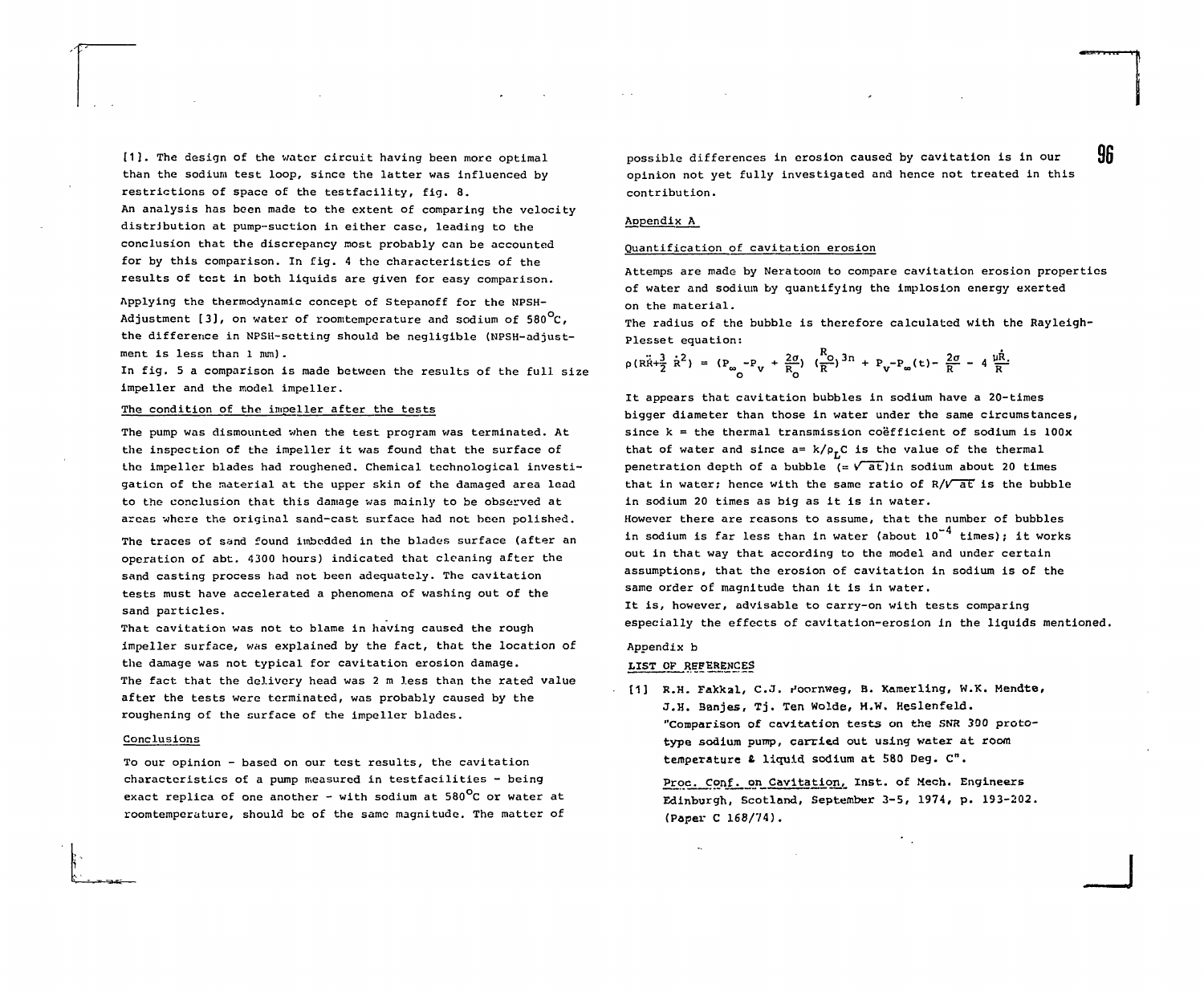[2] R.H. Fakkel, C.J. Hoormwag, W.K. Mendte, W. Jansing, H.J. Lamiris, J.P. Vroom, M.W. Heslenfeld. "Development, design, construction and full scale sodium testing of a prototype sedium pump for a L'IFBR-Power Plant".

Proc. Conf. on Reneter Pemps, Institution of Mech. Engineers, Eath, England, 1974 April, p. 197-205. (Paper C 108/74).



[3] R.R. Fakkel.

Murch 1970.

"Solium pump development". Paper IADA/SH 130/23 Honaco

"Kavibations- und Schwingungsuntersuchungen an einer

Intern. Atonic Energy Agency, Vienna.

[4] Mendte W.K., Reimann N., Tsu D., Fakkel R.H.

O-H and NPSH-H characteristic obtained on water.  $n = 960 rev/min.$ 

97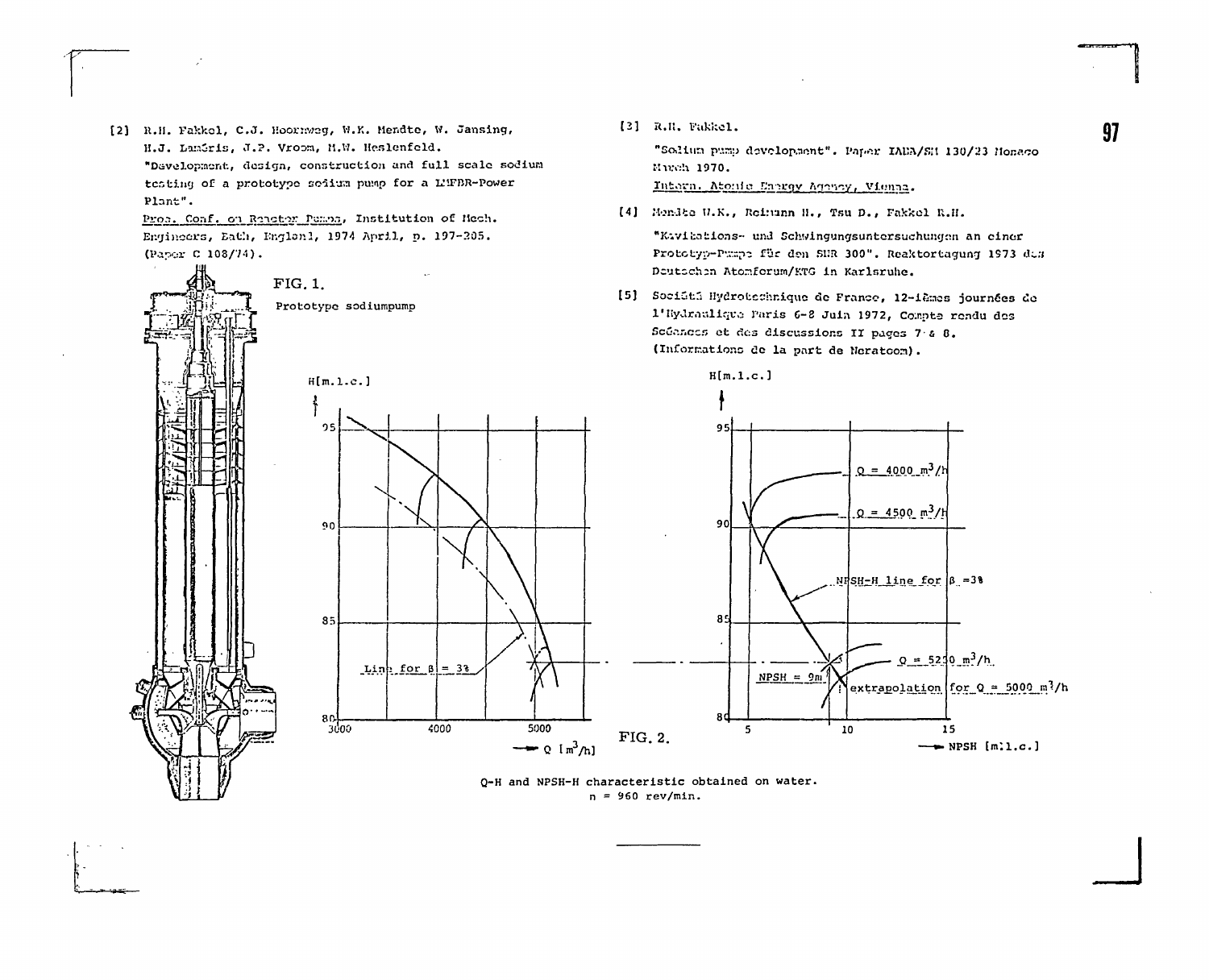**Carlos** 

 $\mathcal{A}$ 

and comment

 $\sim$ 

 $\mathbf{r}$ 



 $98-$ 

 $\sim 10^{11}$ 

 $\pm\epsilon$ 



Q-H and NPSH-H characteristic obtained on sodium of 580<sup>o</sup>C.<br>  $n = 960$  rev/min.  $\mathcal{L}^{\text{max}}_{\text{max}}$  , where  $\mathcal{L}^{\text{max}}_{\text{max}}$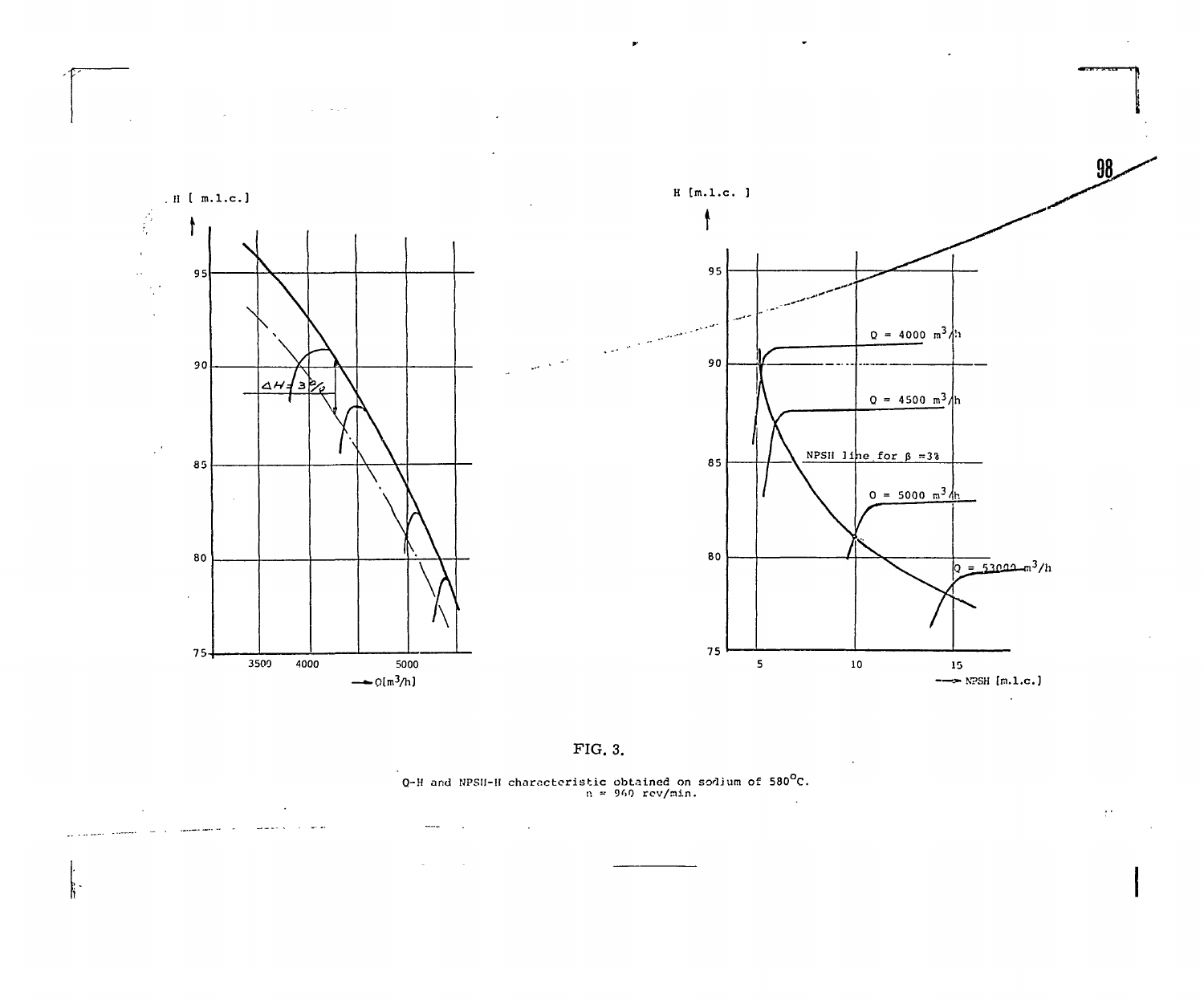

 $\frac{1}{2}$ 



Comparison of testrosults (witer versus sodium of 580 deg. C)

FIG. 4.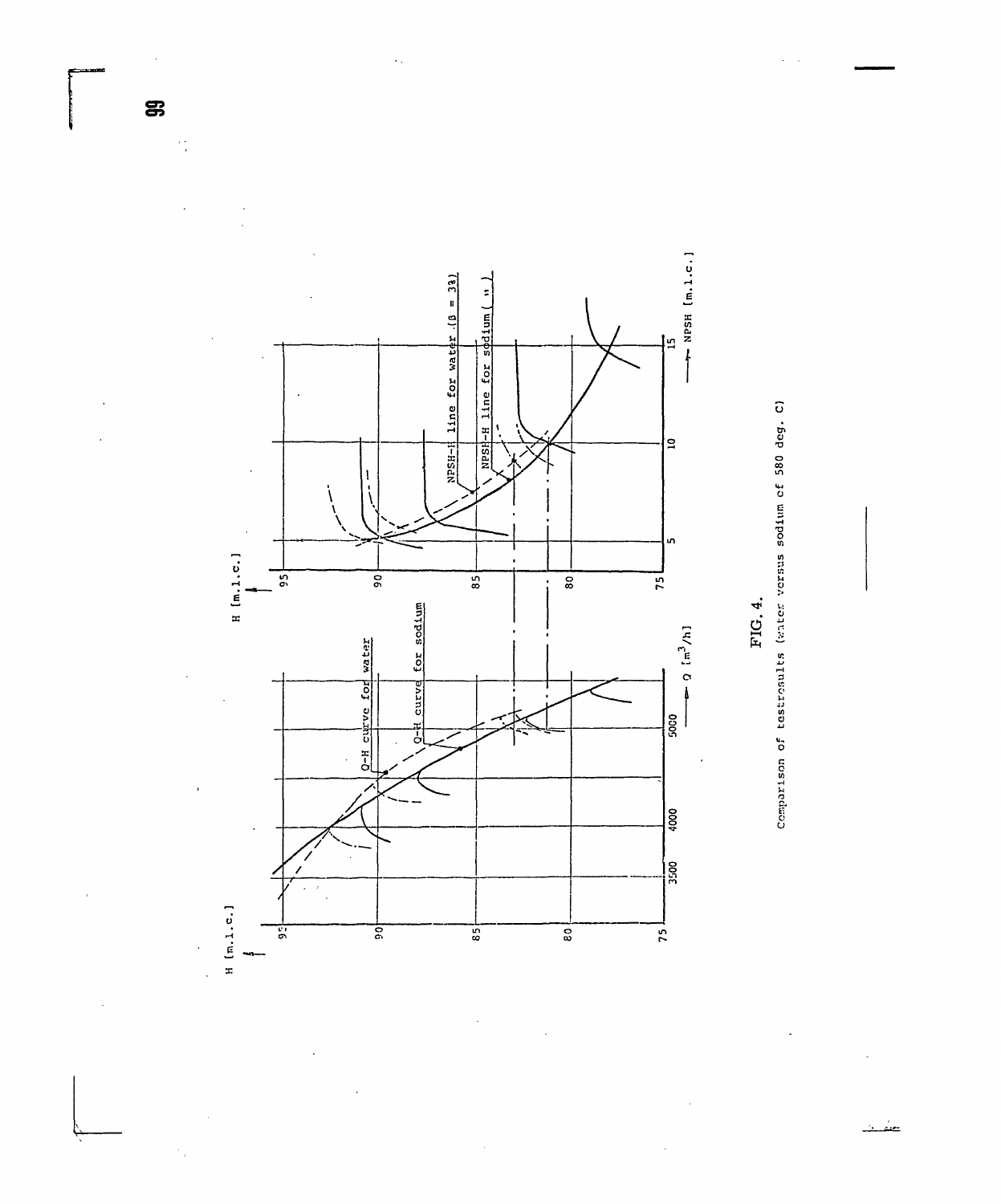